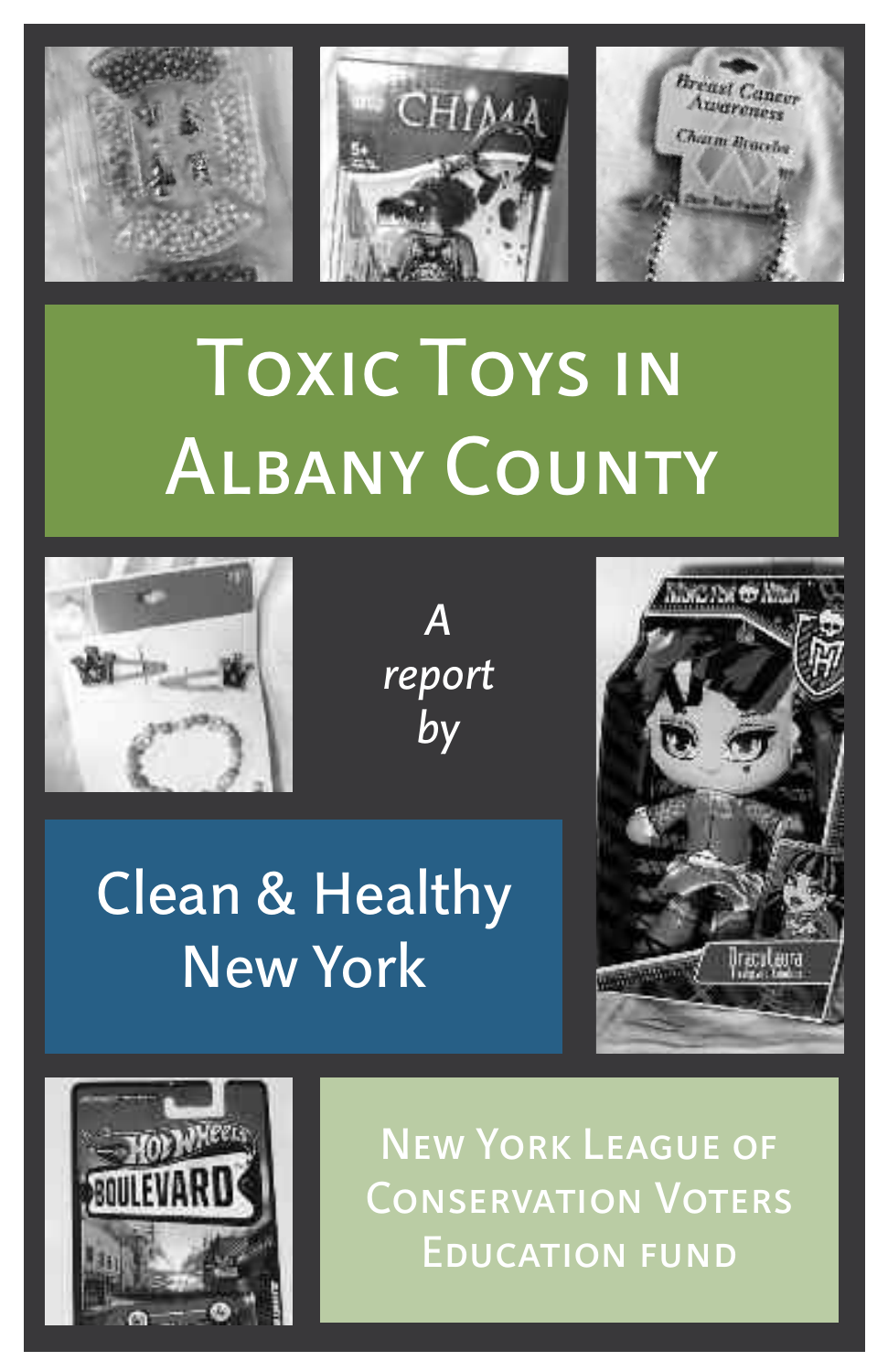### Executive Summary

Children's products containing toxic chemicals are for sale in Albany County, New York. These chemicals are dangerous, unnecessary and pose health risks to children like cancer, lower IQ scores and organ damage.

This survey report looked for the presence of some of the most hazardous chemicals in products intended to be used by children on a daily basis, and found plenty to be concerned about. While recent government reports have shown that there were 4,605 children's products and toys that contained one of 49 hazardous chemicals, this report is the first to survey a targeted list of the most dangerous ones on the store shelves of Albany County.

We visited Walmart, Target, Party City, Ocean State Job Lot, and Ollie's Bargain Outlet stores in Albany County in October and November 2014, and tested a variety of toys, accessories, novelty products and apparel. The items presented here contain one or more chemicals of concern that would be addressed by the proposed Local Law "J" – the Toxic-Free Toys Act – currently before the Albany County Legislature. Products were tested using a handheld device known as an "XRF Analyzer" (X-Ray Fluorescence).

Not all products tested contained chemicals of concern; this report documents the ones that did. We are not reporting products that did not contain our target heavy metals. We found:

- **•** Antimony in three products: metal charms in a jewelry kit, beads in another jewelry kit, and a doll.
- **•** Arsenic in three products: in beads in a jewelry set, and in two hair clips.
- Cadmium in two products: in metal charms in a jewelry kit, and rhinestones in another jewelry kit.
- a Cobalt in six products: a hair clip, in beads in a jewelry set, in beads in a bracelet, in decorations on a hair clip, the back of a hair clip, and in a keychain.
- **Lead in five products: in beads and a charm in a jewelry kit, on the front of** two hair clips, the back of a hair clip, and a luggage tag.
- **•** Mercury in three products: beads in two jewelry kits, and a wooden necklace.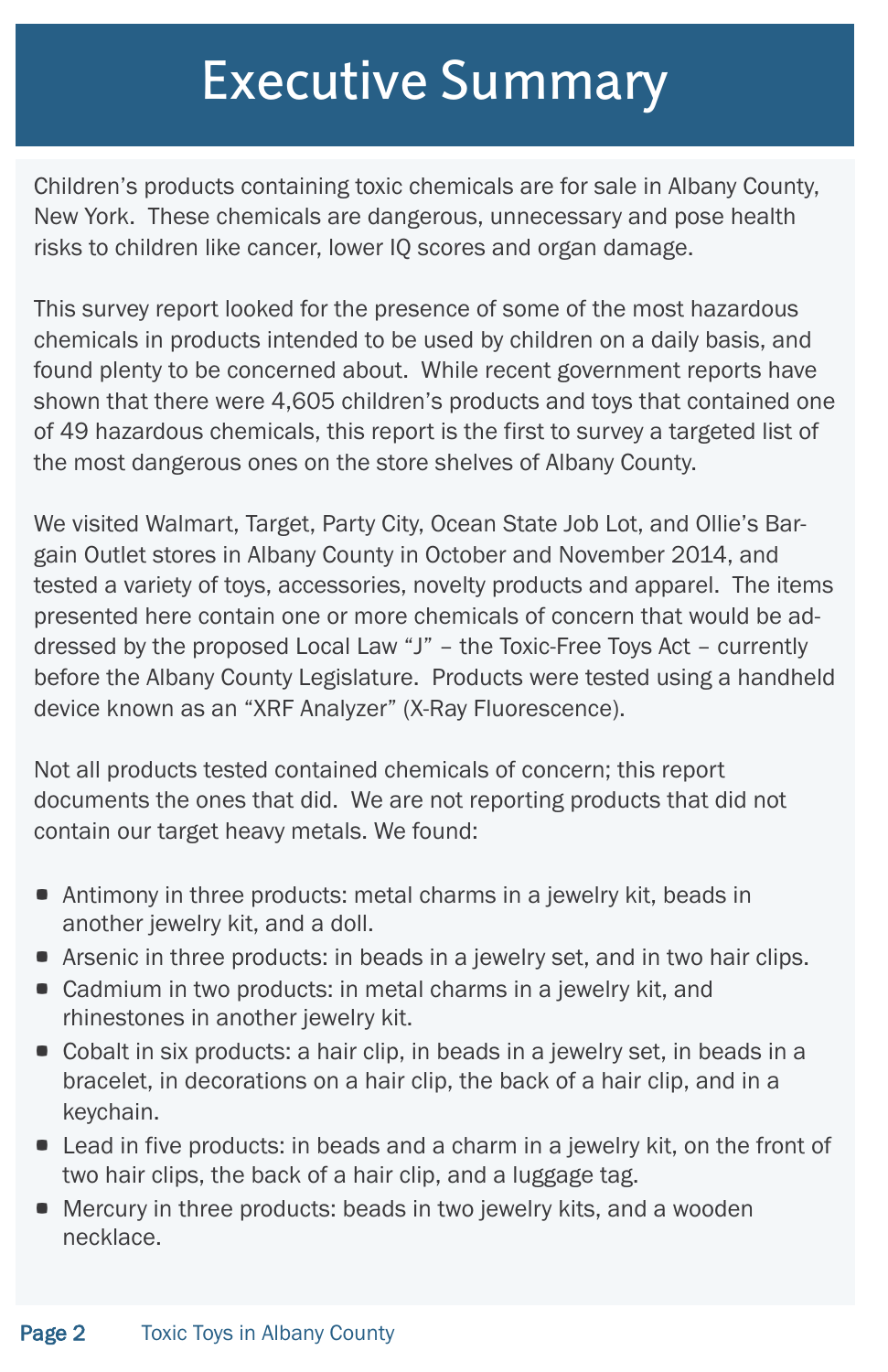There is a wealth of growing scientific evidence linking chemicals in commonly-used children's products to diseases and disorders of environmental origin. The incidence of these health impacts is on the rise. Children are uniquely vulnerable because they eat, drink and breathe more — pound for pound — than adults, put their hands and objects in their mouths more often, and are undergoing developmental stages that are sensitive to disruption from environmental chemicals.

Albany County legislators should protect children from toxic chemicals by banning the sale of toys and children's products that contain them. Shopkeepers should also refrain from selling children's products containing toxic chemicals.

### Acknowledgments

*Toxic Toys in Albany County* was produced by Clean and Healthy New York, Inc. (CHNY) and the New York League of Conservation Voters Education Fund, Inc. (NYLCVEF) in November 2014.

Special thanks to: Bobbi Chase Wilding, Deputy Director, CHNY Christopher Goeken, Director of Public Policy and Government Relations, **NYLCVEF** Kathleen Curtis, Executive Director, CHNY Ruth Foster, Just Green Coordinator, CHNY Dan Hendrick, Vice President, NYLCVEF Susan Torres, Membership Manager, NYLCVEF

Research: Bobbi Chase Wilding

All products in this report were bought from stores in Albany County, New York, in October and November 2014. We tested only a small fraction of the children's products for sale in Albany County. In no way is *Toxic Toys in Albany County* intended to be a comprehensive report on the safety of any product or brand.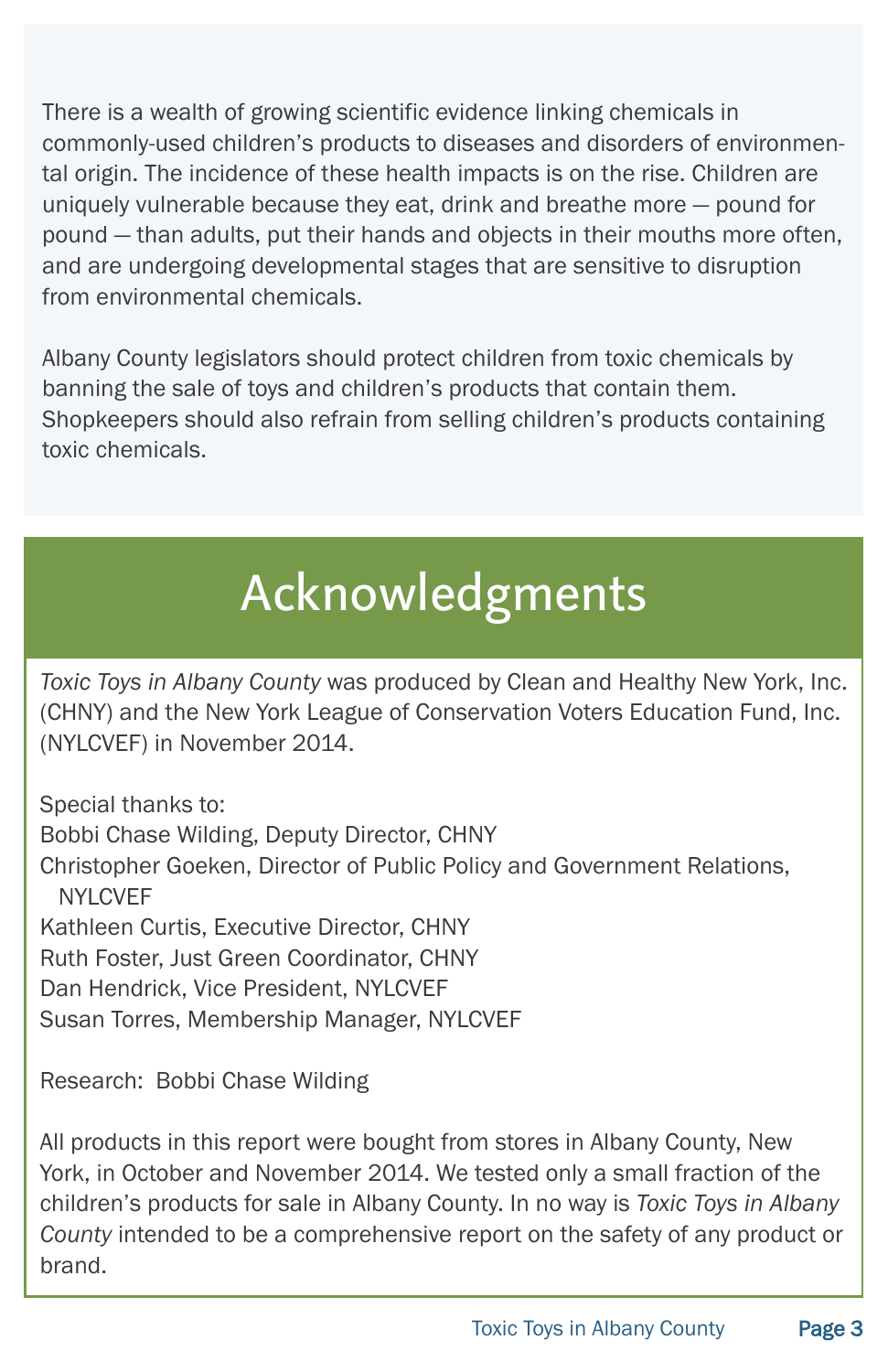### **INTRODUCTION**

The more we learn, the more we begin to realize how much is hidden from us. Non-toxic products occupy store shelves right next to those that contain toxic chemicals, and there is no way a parent can tell by looking at them, reading the label or visiting the company website which ones are safe and which ones contain hidden hazards. Even the most knowledgeable parents can't protect their families.

This leaves us in a state of affairs in which children and babies are exposed all day, every day to chemicals in products made for their use. Their rapidly developing brains and growing bodies are more susceptible to the health impacts of these hidden hazards. Parents can't get the information they need to shop their way out of this problem. Stronger laws are needed to adequately protect our children.

Some states have taken action. The Children's Product Safety Act of 2008 in Washington State requires children's product makers conducting business in the state to disclose the use of dangerous chemicals. This disclosure has shed light on the fact that dangerous chemicals are in thousands of products intended for everyday use by children and babies.

The results of testing in Albany County, New York, show that the problem of toxic toys is not just local to Washington State, but widespread. Toys and children's products containing lead, cadmium, mercury, arsenic and other highly dangerous chemicals were easily found on store shelves in each of the Albany County stores surveyed.

If we fail to address this public health and environmental problem, exposure to toxic toys and other products today can cause lifelong harm to many children in our community. County legislators must act now to ban the most dangerous toxic threats. Retailers must stop putting dangerous products in their stores, so parents will know that the toys they buy are safe. Children and babies in the Capital Region can't wait any longer.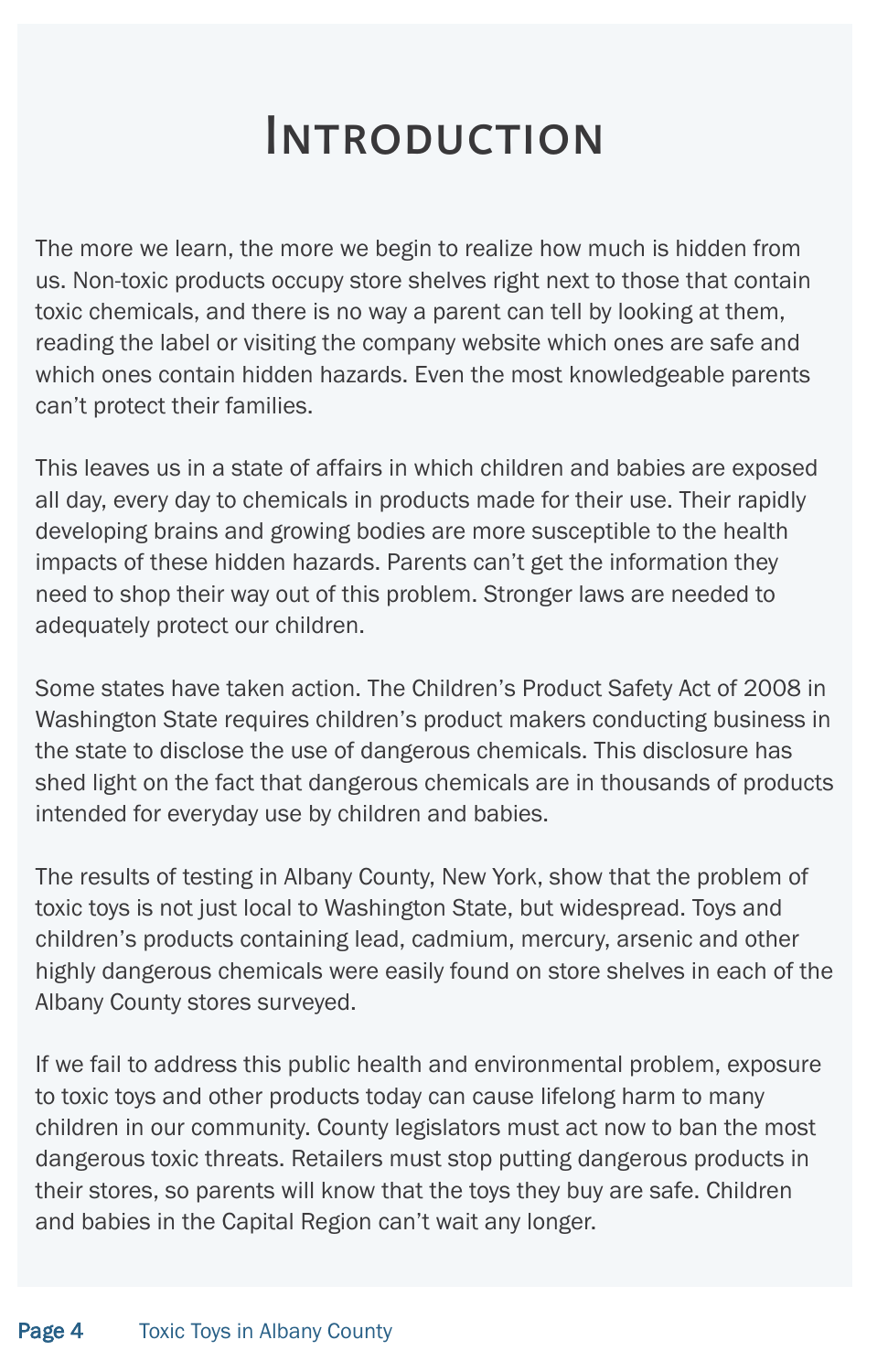### The Science: Chemicals Cause Health Problems

Toxic chemicals threaten children's health. They are known to cause cancer, learning disorders, genetic anomalies, hyperactivity, developmental disorders, asthma, obesity and infertility. Autism spectrum disorder rates have risen such that one in 88 children today now has the disorder. Childhood leukemia increased by 62% and brain cancer increased by 39% since 1973. Asthma incidence and mortality have more than doubled since 1991. It is estimated that 28% of these disorders are due to direct toxic environmental exposure, or combinations of exposures with genetic susceptibility. Genetics loads the gun, environment pulls the trigger.

Toxics in household products disproportionately impact children and babies. Babies' and children's growth needs cause them to consume more than double the food and water and breathe more air proportionally than adults. Infants typically double in weight by five months of age and triple by one year. This rapid growth makes the developing organs, especially the brain, highly vulnerable to toxic exposures. Hand-to-mouth behavior of young children also puts them at increased risk. They spend time on the ground causing them to breathe in dust and particles that contain toxics. They also put everything in their mouths, greatly increasing the likelihood that they will ingest dangerous chemicals that leach out of products. Children's immature metabolism makes them less able to break down and excrete toxic chemicals. 1

Toxic chemicals in household products contribute to the rise in diseases. For example, childhood cancer is the leading cause of death among New York's children from 5 to age 15. The rates of childhood cancers have been trending upward since 1975. Childhood cancer survivors go on to have chronic health issues including second cancers, heart damage, osteoporosis and thyroid problems. As the 2008-09 President's Cancer Panel stated, "the true burden of environmentally induced cancer has been grossly underestimated. With over 80,000 chemicals on the market in the United States, many of which are in products used by millions of Americans in their daily lives, are unstudied and largely unregulated, exposures to potential environmental carcinogens is widespread."2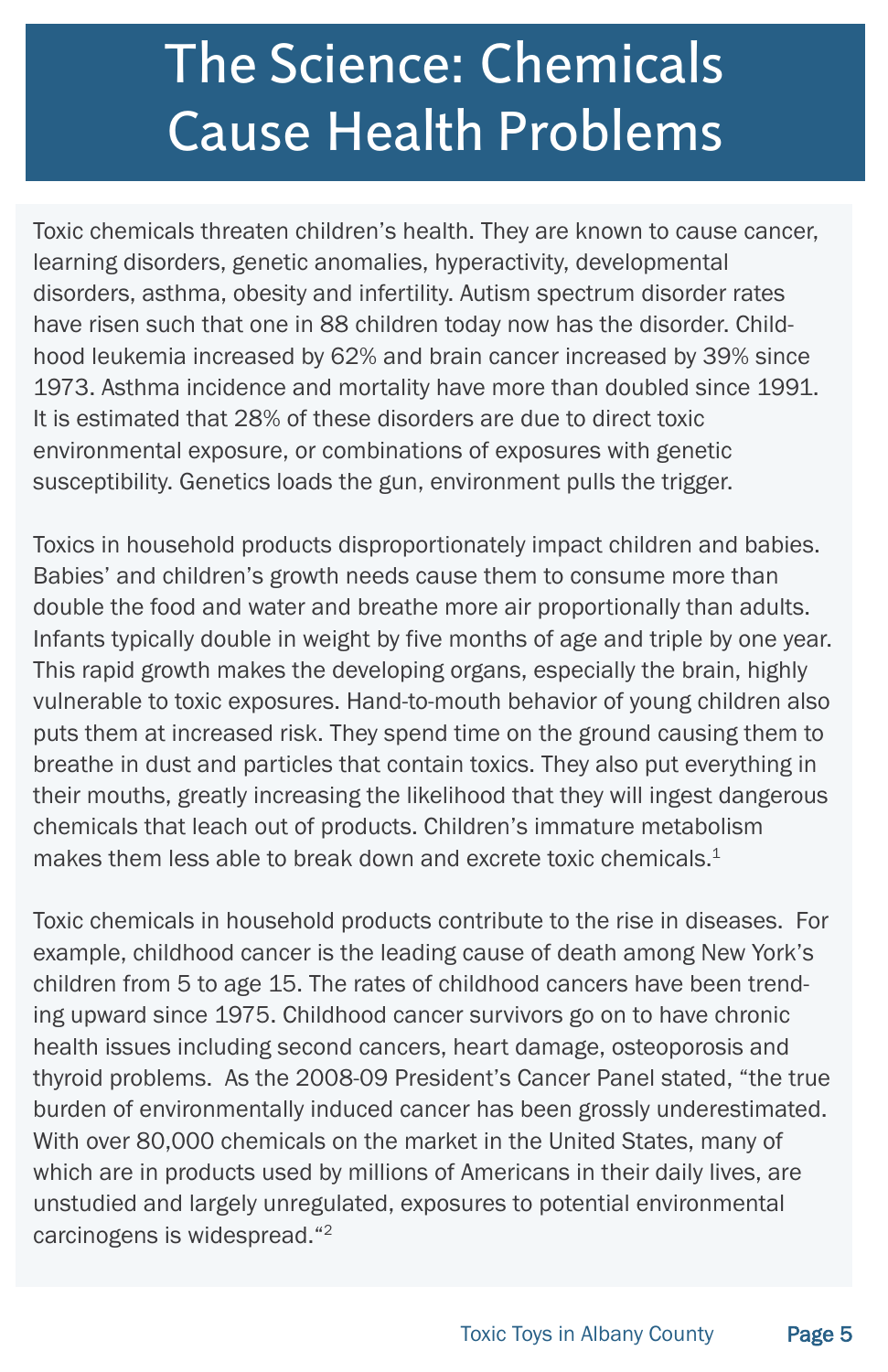Diseases of environmental origin are preventable. Eliminating exposure to environmental hazards is the best defense against them. Efforts to remove toxic exposure have been successful in the past. The removal of lead from gasoline resulted in a 90% reduction of in blood lead levels in American children; decreased use of alcohol during pregnancy has greatly reduced the number of babies born with fetal alcohol syndrome. Although cancer is caused by a complex interaction of genetic predisposition and exposure to environmental factors, we do know that reducing exposure to known carcinogens will result in a reduction in the incidences of cancer. Further, the reduction of the use of neurotoxins will reduce the incidence of lowered IQ and learning disabilities. It's also logical that reducing the use of reproductive toxicants will reduce the incidence of infertility. Reducing the use of asthmagens will reduce the incidence of asthma, as well as the number and frequency of asthma attacks.

The Problem: Toxic chemicals are added to products that are found in virtually every home and store shelves throughout this country. Products that children use every day contain toxic chemicals. Each and every day, children and babies are at risk of developing chronic and debilitating illnesses due to the unnecessary, preventable exposure to toxic chemicals.

Current regulations are inadequate to protect our children, our families, our communities and the environment. The Toxic Substances Control Act of 1976, the Consumer Products Safety Act of 1972, and the Consumer Products Safety Improvement Act of 2008 have allowed for very limited regulation of chemicals. But as the data in this report shows, current protections do not go nearly far enough.

In 2008, the State of Washington passed the Children's Safe Products Act which requires makers of children's products sold in Washington to report to the state if these products contain any of a list of 66 Chemicals of High Concern to Children. This landmark legislation has opened a window, documenting the presence of previously hidden hazards in children's products including clothes, car seats, bedding, tableware and toys. Washington State's database has reports from over 100 companies listing 4,605 products that contain chemicals of concern. 3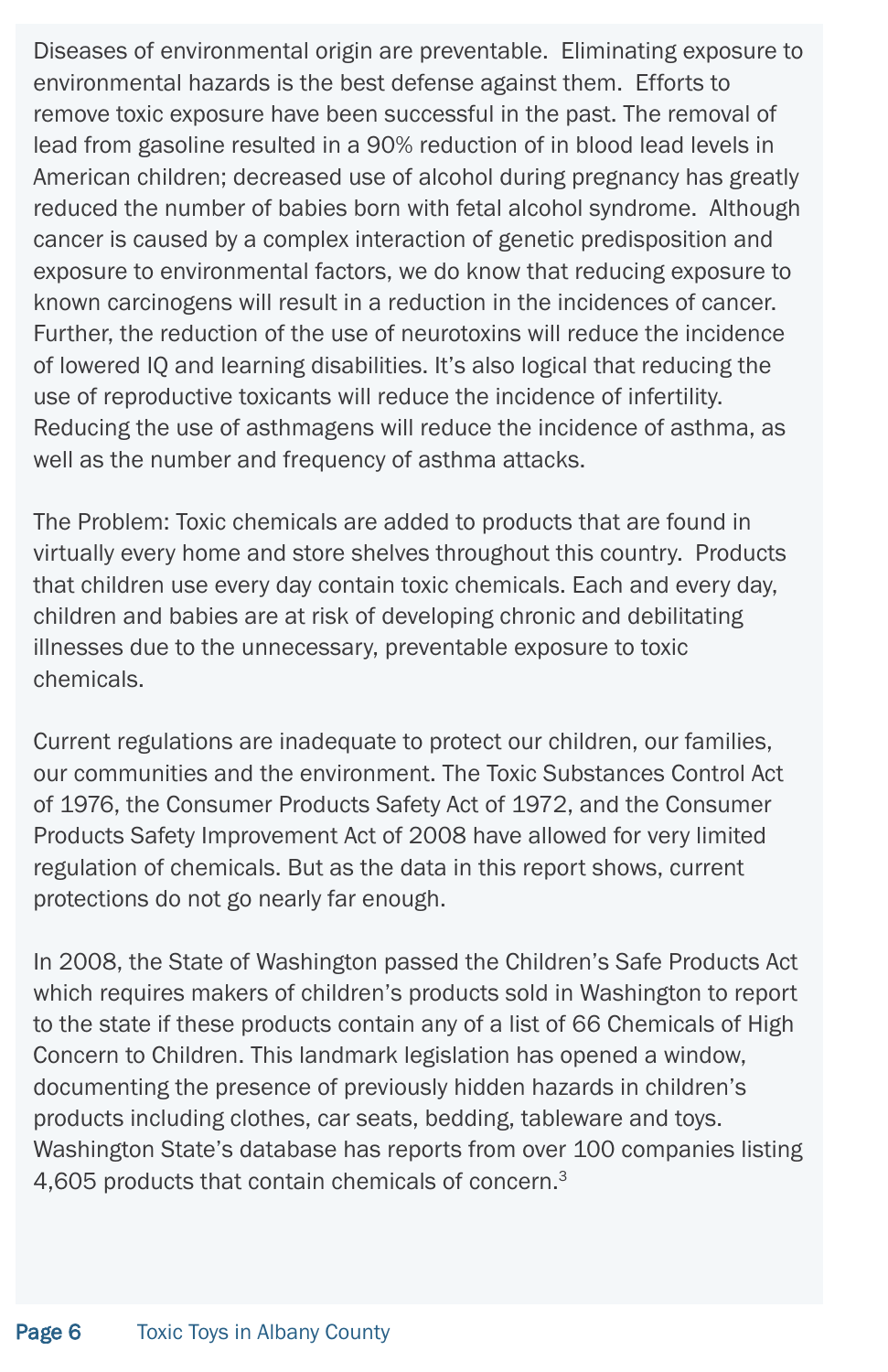## The Data: Albany County Stores Sell Toxic Toys

Clean and Healthy New York conducted product testing at stores in Albany County, including Walmart, Target, Party City, OIlie's Bargain Outlet and Ocean State Job Lot. In this report, we identify a dozen products for children that contain chemicals that can harm their health, as detected by an X-Ray Fluorescence Analyzer (XRF for short). The XRF can detect a range of elements like lead, mercury,

chlorine and bromine, but it can't detect complex molecules like most flame retardants or pesticides, or volatile organic compounds.

For this reason, we focused on identifying products containing the following heavy metals:

- Antimony 2,376 uses in children's products reported to Washington State
- Arsenic 269 uses in children's products reported to Washington State
- Cadmium 227 uses in children's products reported to Washington State
- Cobalt 4,838 uses in children's products reported to Washington State
- Lead not reported, as it is banned nationally
- Mercury 133 uses in children's products reported to Washington State

We found:

- **•** Antimony in three products: metal charms in a jewelry kit, beads in another jewelry kit, and a doll.
- **•** Arsenic in three products: in beads in a jewelry set, and in two hair clips.
- Cadmium in two products: in metal charms in a jewelry kit, and rhinestones in another jewelry kit.
- a Cobalt in six products: a hair clip, in beads in a jewelry set, in beads in a bracelet, in decorations on a hair clip, the back of a hair clip, and in a keychain.
- **E** Lead in five products: in beads and a charm in a jewelry kit, on the front of two hair clips, the back of a hair clip, and a luggage tag.
- **•** Mercury in three products: beads in two jewelry kits, and a wooden necklace.

Many of the levels were relatively low, but in three cases, heavy metals constituted more than  $10\%$  – once as much as  $25\%$  – of the item tested.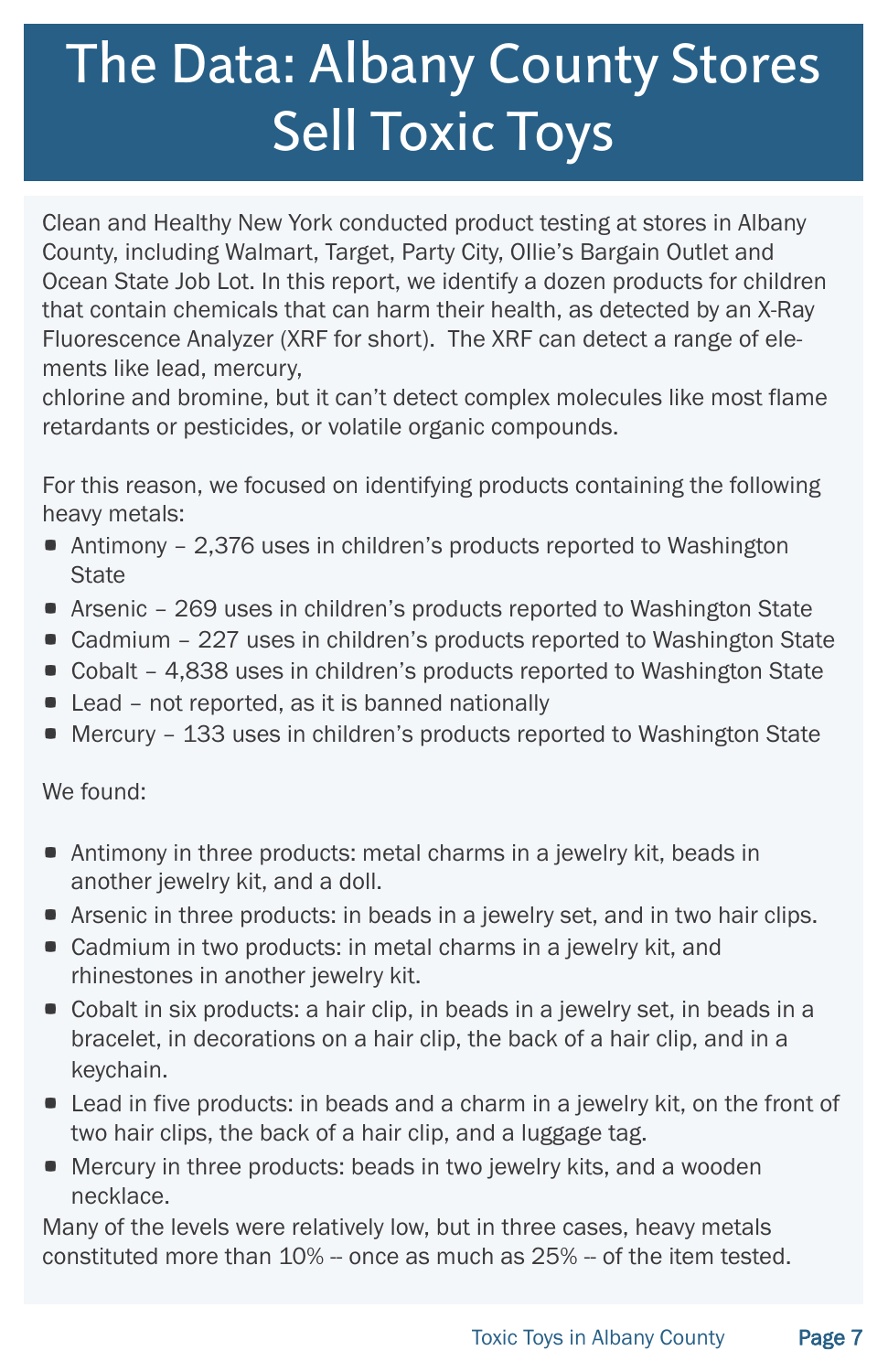### The toxic chemicals we found

1. Charms & Angels bracelet making kit



Arsenic, antimony, lead, mercury, cadmium

#### 2. Monster High Draculaura Freaky and Fabulous Doll





Antimony, cobalt, lead, mercury, cadmium

Lead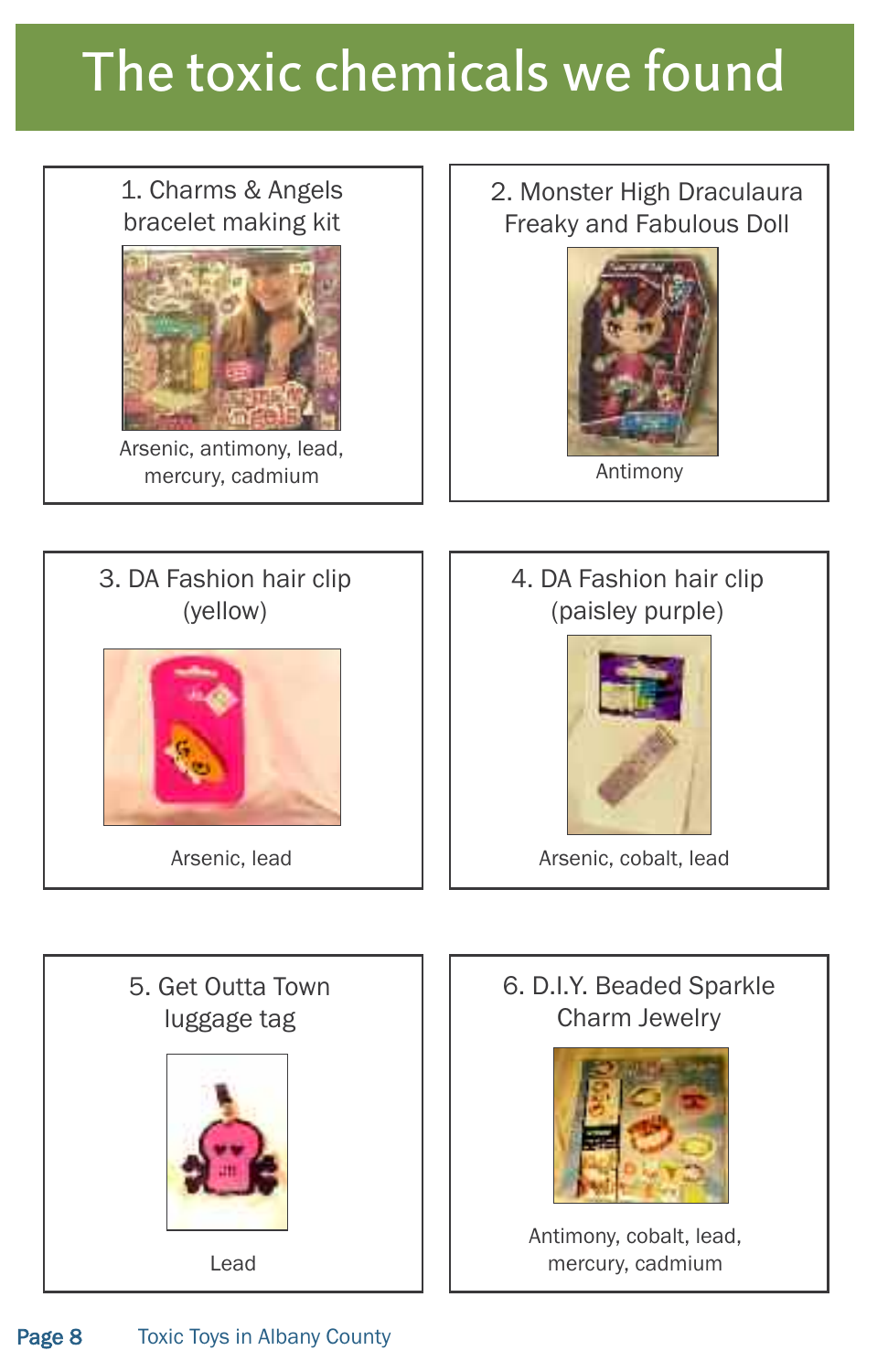# in toys sold in Albany County

#### 7. DM Productions Breast Cancer Awareness charm bracelet



Arsenic, cobalt **Cobalt** Cobalt

#### 8. Expressions 16-piece accessory set





#### 10. Crown hair clips, bracelet and necklace



Cobalt



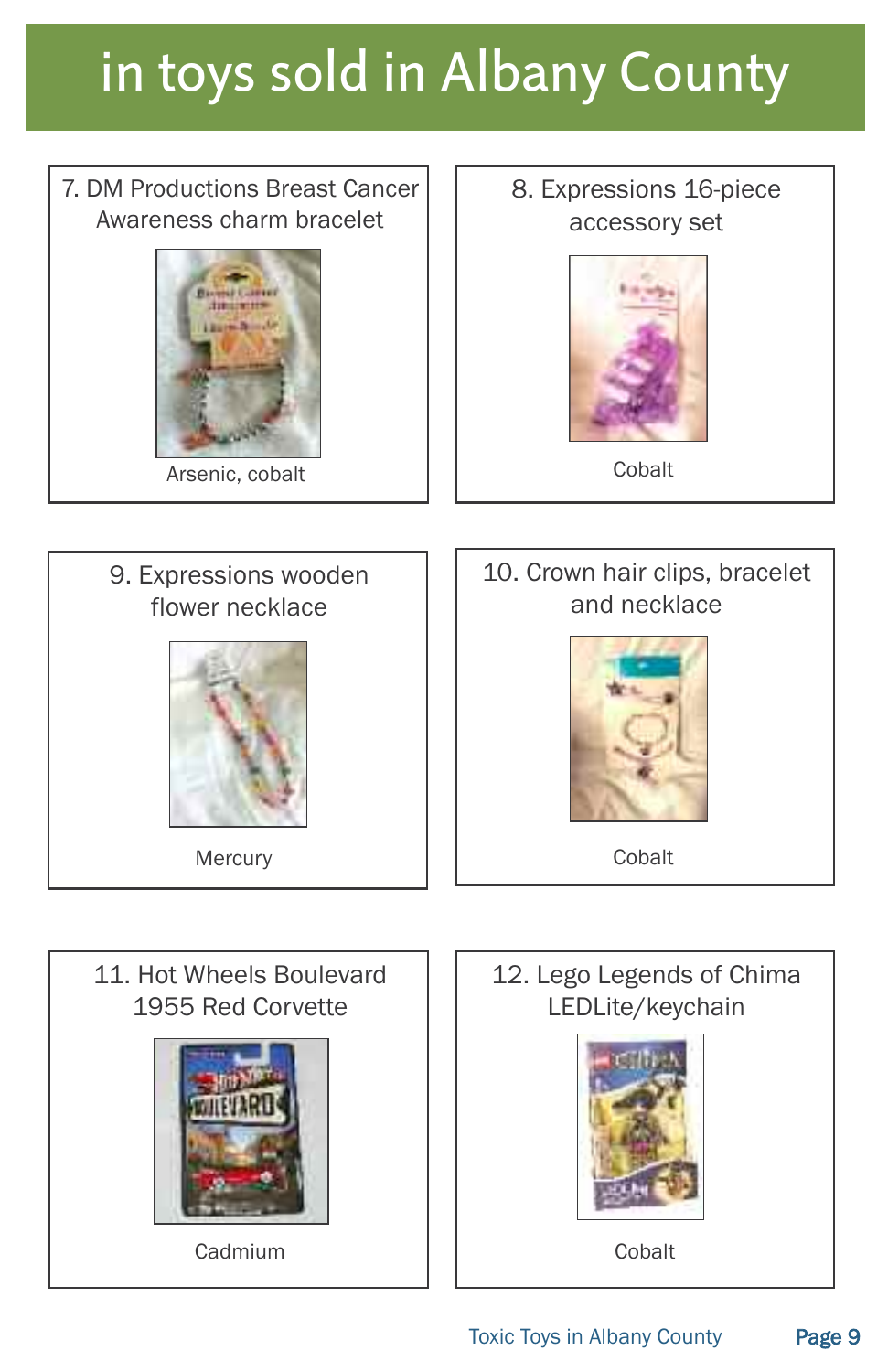### Summary & Recommendations

Makers of children's products reported widespread use of toxic chemicals under a landmark Washington State disclosure law. In all, 4,605 children's products and toys contained at least one of 49 hazardous chemicals. Our survey showed that these products are not just sold far away — they are on store shelves right here in the Capital Region.

Even though there has been progress in reducing the number of children's products and toys that contain toxic chemicals, more work is needed. A handful of major retailers have told their suppliers that they will no longer accept products that contain some chemicals of concern to human health and the environment. But it is clear from the results of our survey that voluntary efforts alone are not enough to get toxic chemicals out of children's products.

A comprehensive federal law to reform the nation's chemical policy has been stalled for a decade. In this absence of Congressional action, 33 states considered or enacted policies in 2014 to address toxic chemicals in consumer products. In New York State, a law to ban the most toxic chemicals and require disclosure of a more comprehensive list of others has passed in the Assembly several times but stalled in the State Senate. In 2014, 41 state senators co-sponsored the Child Safe Products Act many more than it needed to pass — but Senate leadership blocked its passage in the final days of the session.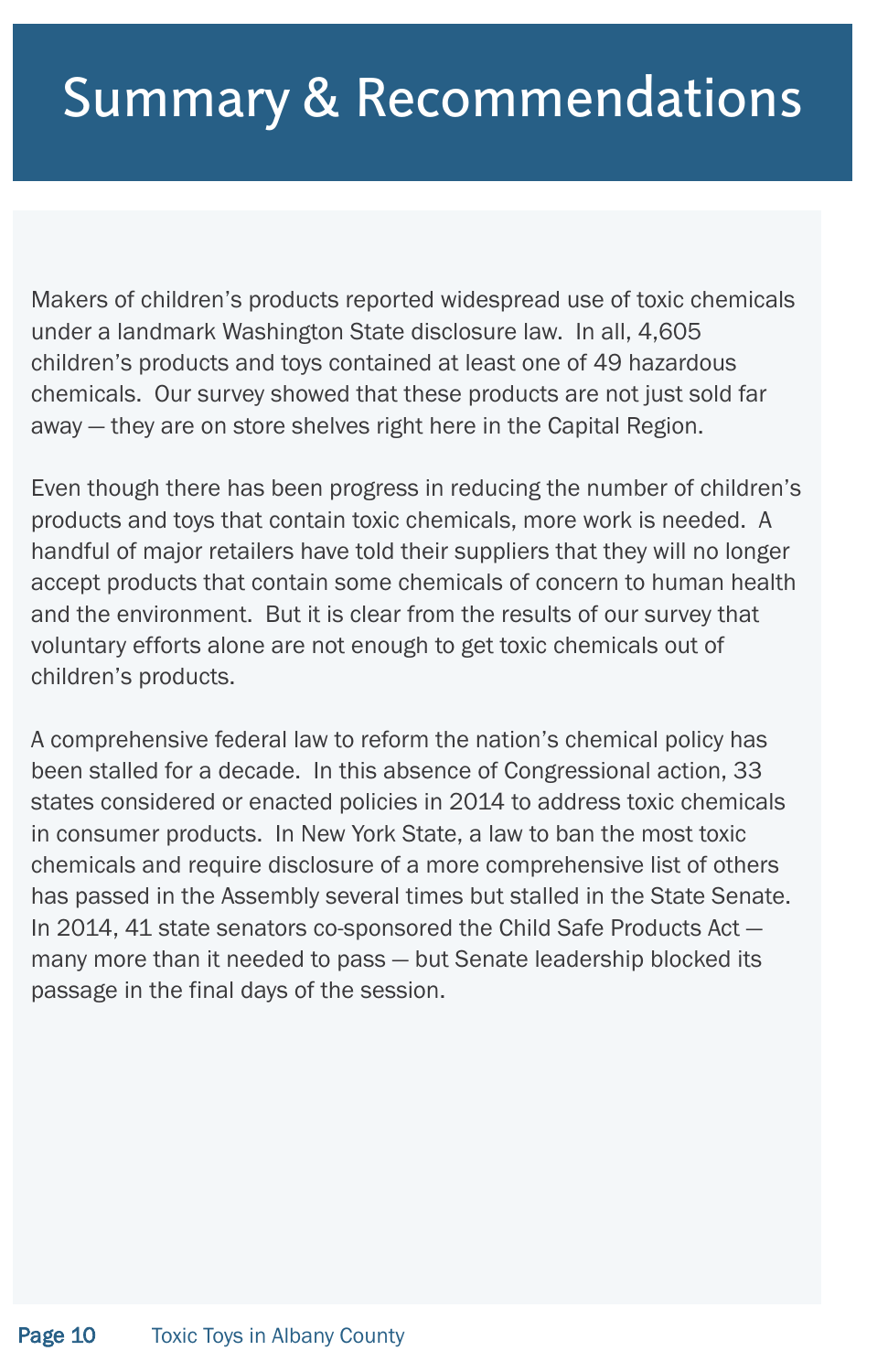#### **RECOMMENDATION**

County legislators in the Capital Region should protect children from toxic chemicals by banning the sale of toys and children's products that contain them.

In the absence of state or national policies, localities have acted in the past to protect the health of local communities. Albany, Schenectady and Suffolk Counties banned the use of BPA in baby bottles and sippy cups. Several counties passed the Pesticide Neighbor Notification bill. Local governments have shown that they will act to protect their residents. Localities in the Capital Region should pass laws to prevent the sale of toys and children's products that contain the most dangerous toxic chemicals. A bill called the Toxic-Free Toys Act was recently introduced by Albany County Legislator Bryan Clenehan, which would do just that.

#### RECOMMENDATION

Shopkeepers should refuse to sell children's products containing toxic chemicals.

Retailers should ensure that products on their shelves are free of toxic chemicals. Major retailers and those that specialize in baby products should lead the way by making sure their products are free of these toxic chemicals. Retailers can learn how through the Getting Ready for Baby Campaign, which works with retailers to urge their suppliers to stop using hazardous chemicals in infants and children's products.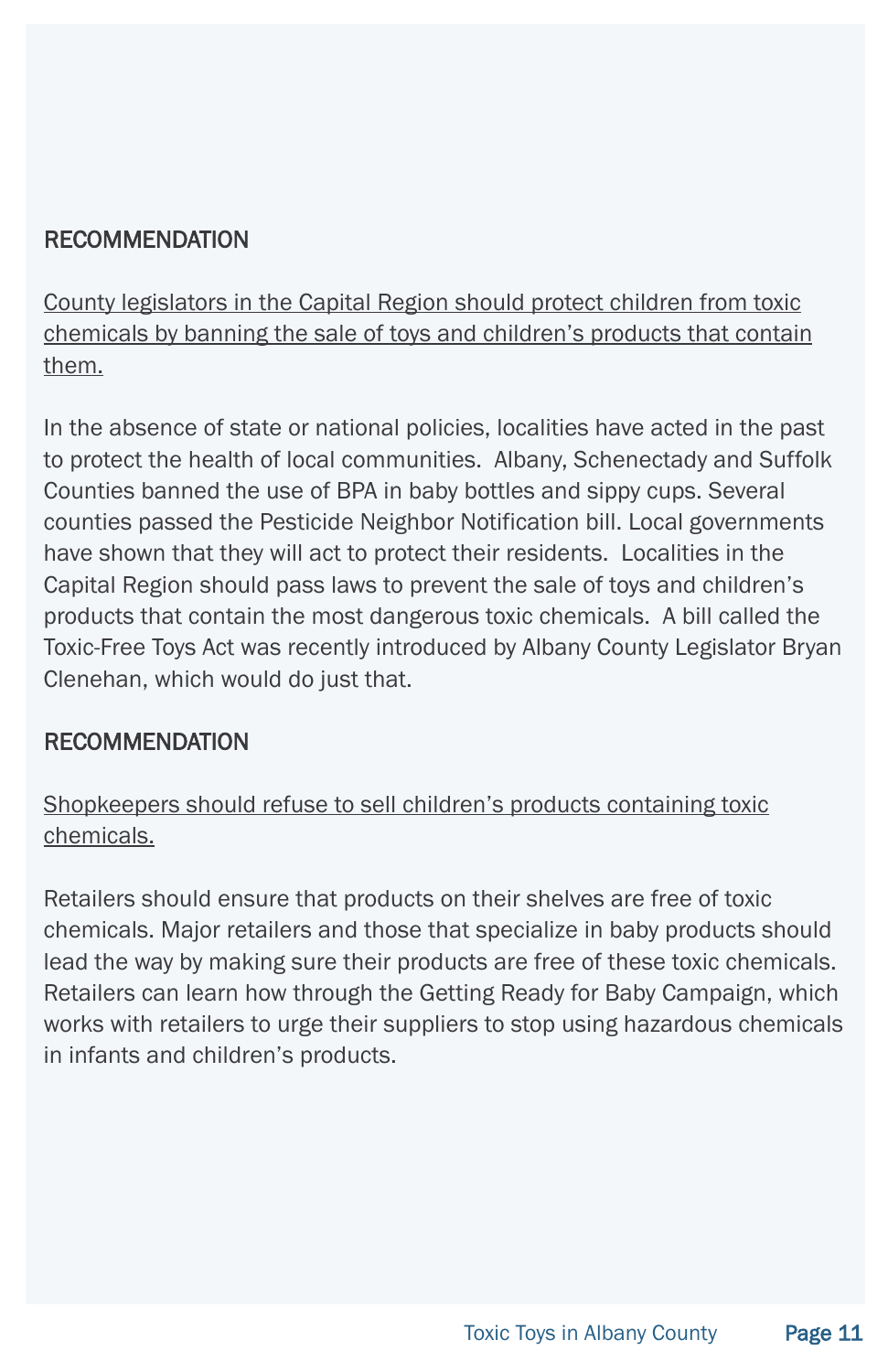# Appendix I

| #                                           | <b>Description</b>                                               | <b>Store</b>           | <b>Part</b>                                     |  |  |  |
|---------------------------------------------|------------------------------------------------------------------|------------------------|-------------------------------------------------|--|--|--|
| $\mathbf{1}$                                | Charms & Angels bracelet-<br>making kit                          | Ocean State Job Lot    | light blue beads                                |  |  |  |
|                                             |                                                                  |                        | white bead                                      |  |  |  |
|                                             |                                                                  |                        | magenta beads                                   |  |  |  |
|                                             |                                                                  |                        | metal cherub charm                              |  |  |  |
|                                             |                                                                  |                        | metal angel charm                               |  |  |  |
|                                             |                                                                  |                        | metal dancer charm                              |  |  |  |
|                                             |                                                                  |                        | yellow bead                                     |  |  |  |
|                                             |                                                                  |                        | metal fairy charm                               |  |  |  |
|                                             |                                                                  |                        | pink bead                                       |  |  |  |
| $\overline{2}$                              | Monster High Draculaura<br>Freaky and Fabulous Doll              | <b>Target</b>          | pink boot legs                                  |  |  |  |
| 3                                           | DA Fashion hair clip (yellow)                                    | Ocean State Job Lot    | yellow paint                                    |  |  |  |
| 4                                           | DA Fashion hair clip (paisley<br>purple)                         | Ocean State Job Lot    | front                                           |  |  |  |
|                                             |                                                                  |                        | clip                                            |  |  |  |
| 5                                           | Get Outta Town luggage tag                                       | Ocean State Job Lot    | pink skull                                      |  |  |  |
|                                             |                                                                  |                        | black skull & cross bones                       |  |  |  |
|                                             |                                                                  |                        | clip and strap                                  |  |  |  |
| 6                                           | D.I.Y. Beaded Sparkle Charm<br>Jewelry                           | Ocean State Job Lot    | dark beads                                      |  |  |  |
|                                             |                                                                  |                        | stick-on rhinestones                            |  |  |  |
| $\overline{7}$                              | <b>DM Productions Breast Can-</b><br>cer Awareness harm bracelet | Party City             | back of ribbon charm                            |  |  |  |
|                                             |                                                                  |                        | beads                                           |  |  |  |
| 8                                           | Expressions 16-piece<br>accessory set                            | Party City             | purple and white rhinestone<br>clip (front)     |  |  |  |
| 9                                           | Expressions wooden flower<br>necklace                            | Party City             | magenta flower beads with<br>yellow painted dot |  |  |  |
| 10                                          | Crown hair clips, bracelet and<br>necklace                       | Walmart                | hair clip metal                                 |  |  |  |
| 11                                          | Hot Wheels Boulevard 1955<br><b>Red Corvette</b>                 | Ollie's Bargain Outlet | front hood                                      |  |  |  |
| 12                                          | Lego Legends of Chima<br>LEDLite/keychain                        | Target                 | keychain                                        |  |  |  |
| Total number of products with each chemical |                                                                  |                        |                                                 |  |  |  |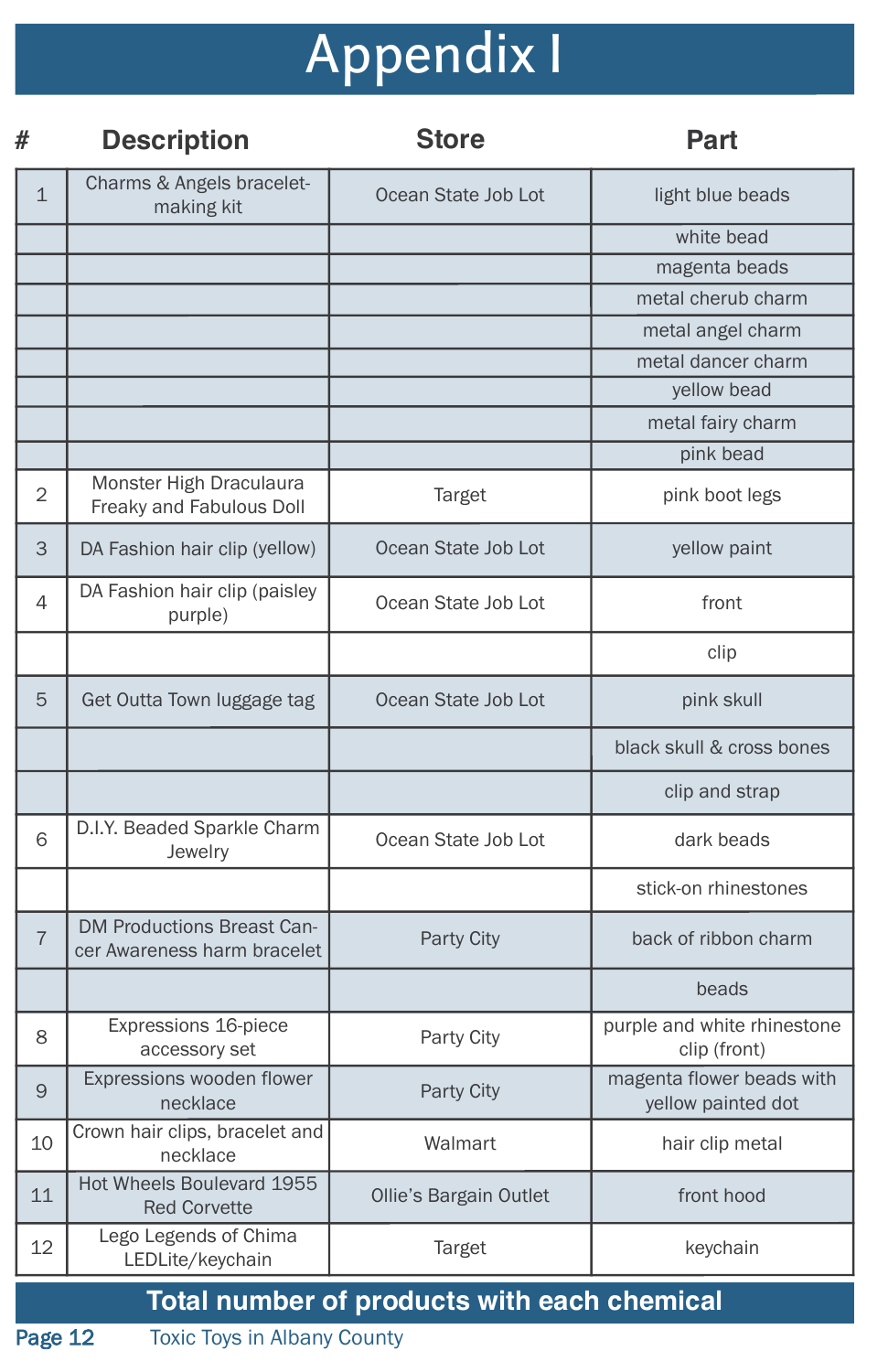# Data on Our Findings

**Quantity of chemical in parts per million (ppm)**

| Arsenic                  | Antimony | Cobalt         | Lead             | Mercury         | Cadmium |
|--------------------------|----------|----------------|------------------|-----------------|---------|
| 21                       |          |                |                  | 13              |         |
| $\overline{21}$          |          |                |                  | $\overline{18}$ |         |
| $\overline{47}$          |          |                | $\overline{368}$ | $\overline{12}$ |         |
|                          | 1490     |                | $15\,$           |                 |         |
|                          |          |                |                  |                 | 232     |
|                          | 5630     |                |                  |                 | 157000  |
| $\overline{11}$          |          |                |                  | $\overline{7}$  |         |
|                          | 4932     |                |                  |                 | 248100  |
| $\overline{6}$           |          |                |                  |                 |         |
|                          | 182      |                |                  |                 |         |
| 12                       |          |                | 67               |                 |         |
| 42                       |          | 92             | 279              |                 |         |
|                          |          | 108000         | 1626             |                 |         |
|                          |          |                | 45               |                 |         |
|                          |          |                | 54               |                 |         |
|                          |          |                | 107              |                 |         |
|                          | 5428     | 138            | 132              | 41              |         |
|                          |          |                |                  |                 | 89      |
|                          |          |                |                  |                 |         |
| $\overline{\mathcal{I}}$ |          | 308            |                  |                 |         |
|                          |          | 864            |                  |                 |         |
|                          |          |                |                  | 22              |         |
|                          |          | 3469           |                  |                 |         |
|                          |          |                |                  |                 | 63      |
|                          |          | 2883           |                  |                 |         |
| 3                        | 3        | $6\phantom{a}$ | 5                | 3               | 3       |

Toxic Toys in Albany County Page 13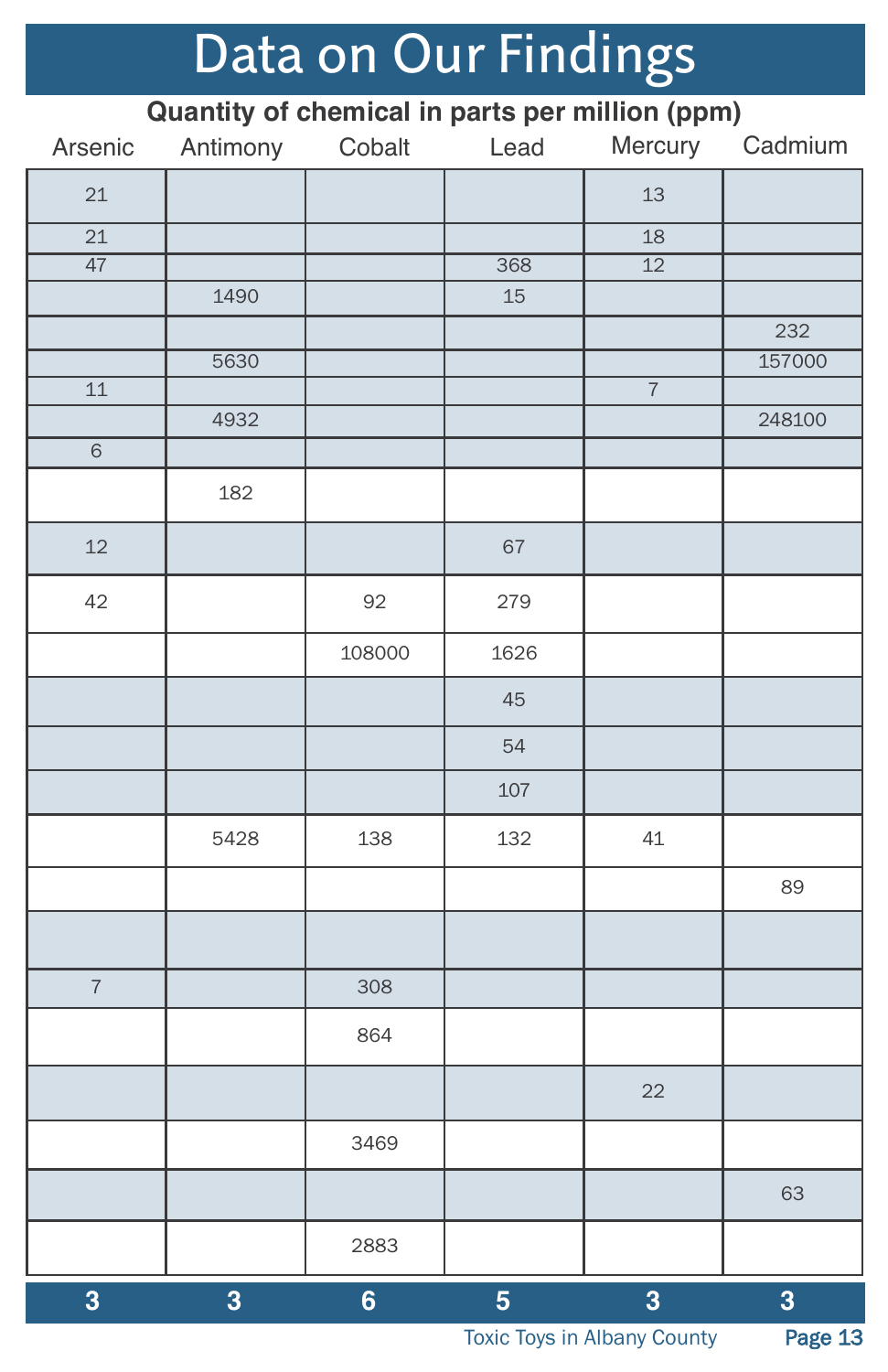# Appendix II: Chemical Factsheet

#### **Chemical Where commonly found Health effects**

| Antimony                                                                                                                                                          | A heavy metal used in glass,<br>ceramics, pottery cables,<br>batteries, and fire retardant<br>chemicals                                                      | Cardiac toxicity, irritation of<br>respiratory tract, liver damage<br>premature births and<br>spontaneous abortions                                                              |  |
|-------------------------------------------------------------------------------------------------------------------------------------------------------------------|--------------------------------------------------------------------------------------------------------------------------------------------------------------|----------------------------------------------------------------------------------------------------------------------------------------------------------------------------------|--|
| Arsenic                                                                                                                                                           | A mineral found children's car<br>seats, stuffed toys, bed frames,<br>arts & crafts supplies                                                                 | Cardiac toxicity, irritation of<br>respiratory tract, liver damage<br>premature births and<br>spontaneous abortions                                                              |  |
| Benzene                                                                                                                                                           | A mineral found children's car<br>seats, stuffed toys, bed frames,<br>arts & crafts supplies                                                                 | Genetic mutations, leukemia,<br>inhibited fetal growth and<br>development                                                                                                        |  |
| Cadmium                                                                                                                                                           | A heavy metal used in<br>children's car seats, sleeping<br>bags, toys, arts & crafts<br>supplies, tobacco smoke, plant<br>fertilizers, and industrial paints | Breast or uterine cancer, early<br>onset puberty, kidney and lung<br>damage, loss of motor skills and<br>behavior dysfunction                                                    |  |
| A heavy metal used in ceramics,<br>magnets, paint, pacifiers,<br>Cobalt<br>teething rings, bibs, changing<br>mats, bath and stuffed toys,<br>jewelry and utensils |                                                                                                                                                              | Carcinogen, lung cancer and<br>reduced lung function, memory<br>deficits, behavioral problems and<br>cognitive impairment.                                                       |  |
| Lead                                                                                                                                                              | A heavy metal used in plastic<br>toys, baby rattles, children's jew-<br>elry                                                                                 | Neurotoxin and endocrine<br>disrupter, lower IQ scores,<br>memory, auditory and visual<br>dysfunction, slowed growth,<br>anemia, poor impulse control and<br>behavioral problems |  |
| Mercury                                                                                                                                                           | A heavy metal used in plastic<br>toys, baby rattles, children's jew-<br>elry                                                                                 | Decreased motor function and<br>memory, numbness, hearing and<br>speech impairment, coma and<br>death                                                                            |  |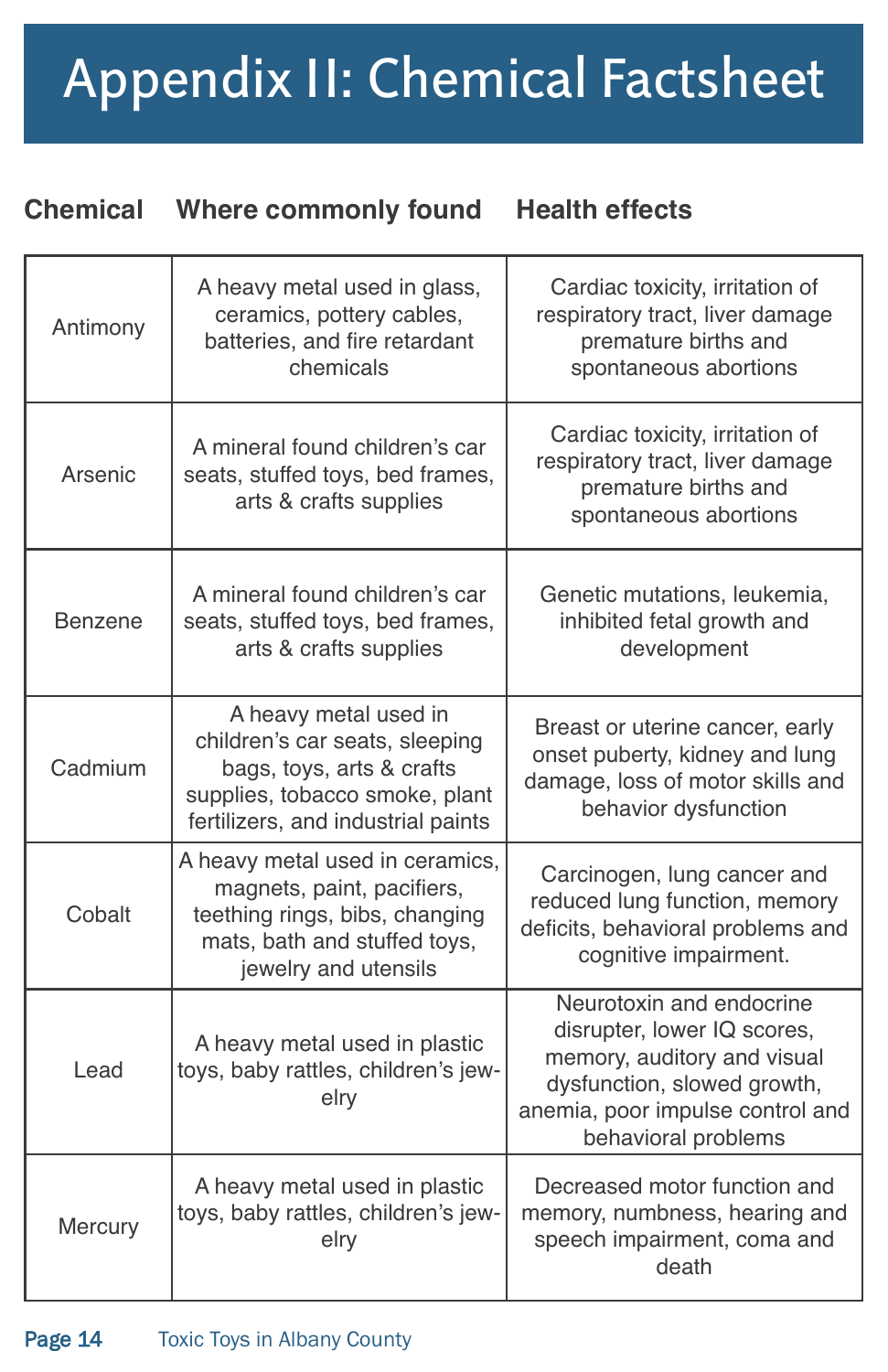## **Methodology**

In late October and early November 2014, we visited a number of stores, and using our X-Ray Fluorescence (XRF) Analyzer, identified a dozen products that contained chemicals of concern. We then tested more thoroughly in our offices, using the XRF Analyzer. Sampling was not random: We used information from Washington State's database as our guide, along with past experience in testing products. Our testing was not a systematic survey of any product type, brand, or store.. We are not reporting products for which we found no chemicals of concern or found them only at levels below 10 parts per million. A number of products contained less than 10 parts per million of some heavy metals, but we only report these levels if higher levels of another chemical were found.

About the XRF Analyzer:

The portable X-Ray Fluorescence Analyzer is one produced by Innov-X. XRFs are used by government agencies and product manufacturers to test consumer products for toxic chemicals. XRFs can test elements such as lead, cadmium, chlorine, arsenic, mercury, cobalt, and antimony. It can detect elements at the level of parts per million.

### **FOOTNOTES**

1. Landrigan, et al, New York State's Children and the Environment, A Report from the Children's Environmental Health Center, Icahn School of Medicine at Mount Sinai, December 2013.

2. Reuben SH, (2010) 2008-09 Annual Report Reducing Environmental Cancer Risk: What We Can Do, Now, Bethesda MD. The President's Cancer Panel.

3. http://www.ecy.wa.gov/programs/swfa/cspa/search.html.